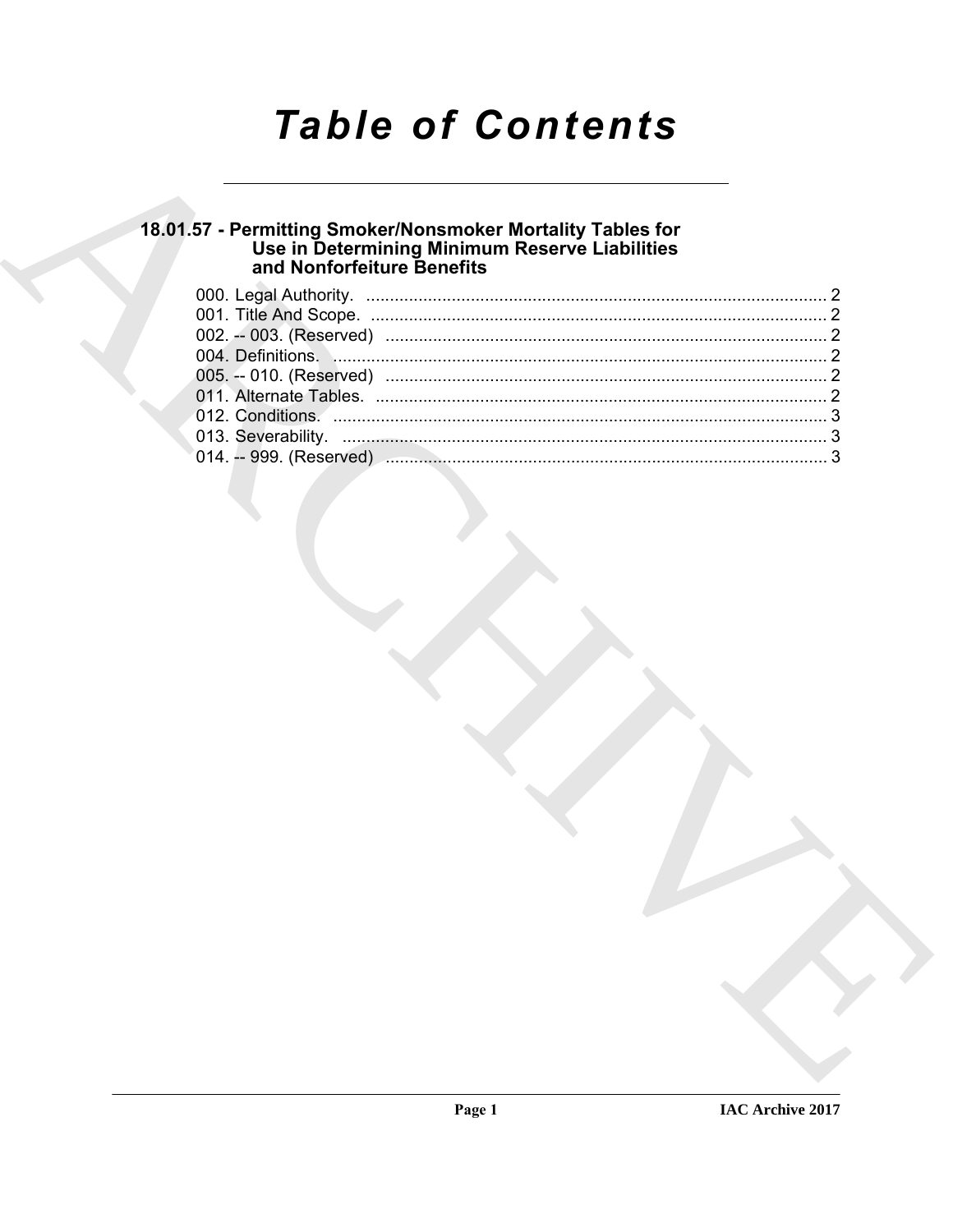#### **IDAPA 18 TITLE 01 CHAPTER 57**

#### <span id="page-1-0"></span>**18.01.57 - PERMITTING SMOKER/NONSMOKER MORTALITY TABLES FOR USE IN DETERMINING MINIMUM RESERVE LIABILITIES AND NONFORFEITURE BENEFITS**

#### <span id="page-1-1"></span>**000. LEGAL AUTHORITY.**

This rule is promulgated by the Director of insurance pursuant to Section 41-1927, Idaho Code. (7-1-93)

#### <span id="page-1-2"></span>**001. TITLE AND SCOPE.**

The purpose of the Rule is to permit the use of mortality tables that reflect differences in mortality between smokers and nonsmokers in determining minimum reserve liabilities and minimum cash surrender values and amounts of paid-up nonforfeiture benefits for plans for insurance with separate premium rates for smokers and nonsmokers.

 $(7-1-93)$ 

#### <span id="page-1-3"></span>**002. -- 003. (RESERVED)**

#### <span id="page-1-13"></span><span id="page-1-8"></span><span id="page-1-4"></span>**004. DEFINITIONS.**

**EXACULAR SYSTEM (SOLUTION CONTROL AND MATERIAL SYSTEM INTERFERIENCE CONTROL AND ARCHIVE TRANSPORTEER (SOLUTION CONTROL AND MATERIAL SYSTEM (SOLUTION CONTROL AND MATERIAL SYSTEM (SOLUTION CONTROL AND MATERIAL SYSTEM (SOLU 01. 1980 CSO Table, with or Without Ten-Year Select Mortality Factor**. As used in this rule, "1980 CSO Table, with or without Ten-Year Select Mortality Factor" means that mortality table, consisting of separate rates of mortality for male and female lives, developed by the Society of Actuaries Committee to Recommend New Mortality Tables for Valuation of Standard Individual Ordinary Life Insurance, incorporated in the 1980 NAIC Amendments to the Model Standard Valuation Law and Standard Nonforfeiture Law for Life Insurance, and referred to in those models as the Commissioners 1980 Standard Ordinary Mortality Table, with or without Ten-Year Select<br>Mortality Factors. The same select factors will be used for both smokers and nonsmokers tables. (7-1-93) Mortality Factors. The same select factors will be used for both smokers and nonsmokers tables.

<span id="page-1-10"></span>**02. 1980 CET Table**. As used in this rule, "1980 CET Table" means that mortality table consisting of separate rates of mortality for male and female lives, developed by the Society of Actuaries Committee to Recommend New Mortality Tables for Valuation of Standard Individual Ordinary Life Insurance, incorporated in the 1980 NAIC Amendments to the Model Standard Nonforfeiture Law for Life Insurance, and referred to in those models as the Commissioners 1980 Extended Term Insurance Table.

<span id="page-1-12"></span>1958 CSO Table. As used in this rule, "1958 CSO Table" means that mortality table developed by the Society of Actuaries Special Committee on New Mortality Tables, incorporated in the NAIC Model Standard Nonforfeiture Law for Life Insurance, and referred to in that model as the Commissioners 1958 Standard Ordinary Mortality Table. (7-1-93)

<span id="page-1-9"></span>**04. 1958 CET Table**. As used in this rule, "1958 CET Table" means that mortality table developed by the Society of Actuaries Special Committee on New Mortality Tables, incorporated in the NAIC Model Standard Nonforfeiture Law for Life Insurance, and referred to in that model as the Commissioners 1958 Extended Term<br>Insurance Table. (7-1-93) Insurance Table.

<span id="page-1-14"></span>**05. Smoker and Nonsmoker Mortality Tables**. As used in this rule, the phrase "smoker and nonsmoker mortality tables" refers to the mortality tables with separate rates of mortality for smokers and nonsmokers derived from the tables defined in a through d of this section which were developed by the Society of Actuaries Task Force on Smoker Nonsmoker Mortality and the California Insurance Department staff and recommended by the NAIC Technical Staff Actuarial Group. (7-1-93) recommended by the NAIC Technical Staff Actuarial Group.

<span id="page-1-11"></span>**06. Composite Mortality Tables**. As used in this rule, the phrase "composite mortality tables" refers to the mortality tables defined in a through d of this section as they were originally published with rates of mortality that do not distinguish between smokers and nonsmokers. (7-1-93) that do not distinguish between smokers and nonsmokers.

<span id="page-1-5"></span>**005. -- 010. (RESERVED)**

#### <span id="page-1-7"></span><span id="page-1-6"></span>**011. ALTERNATE TABLES.**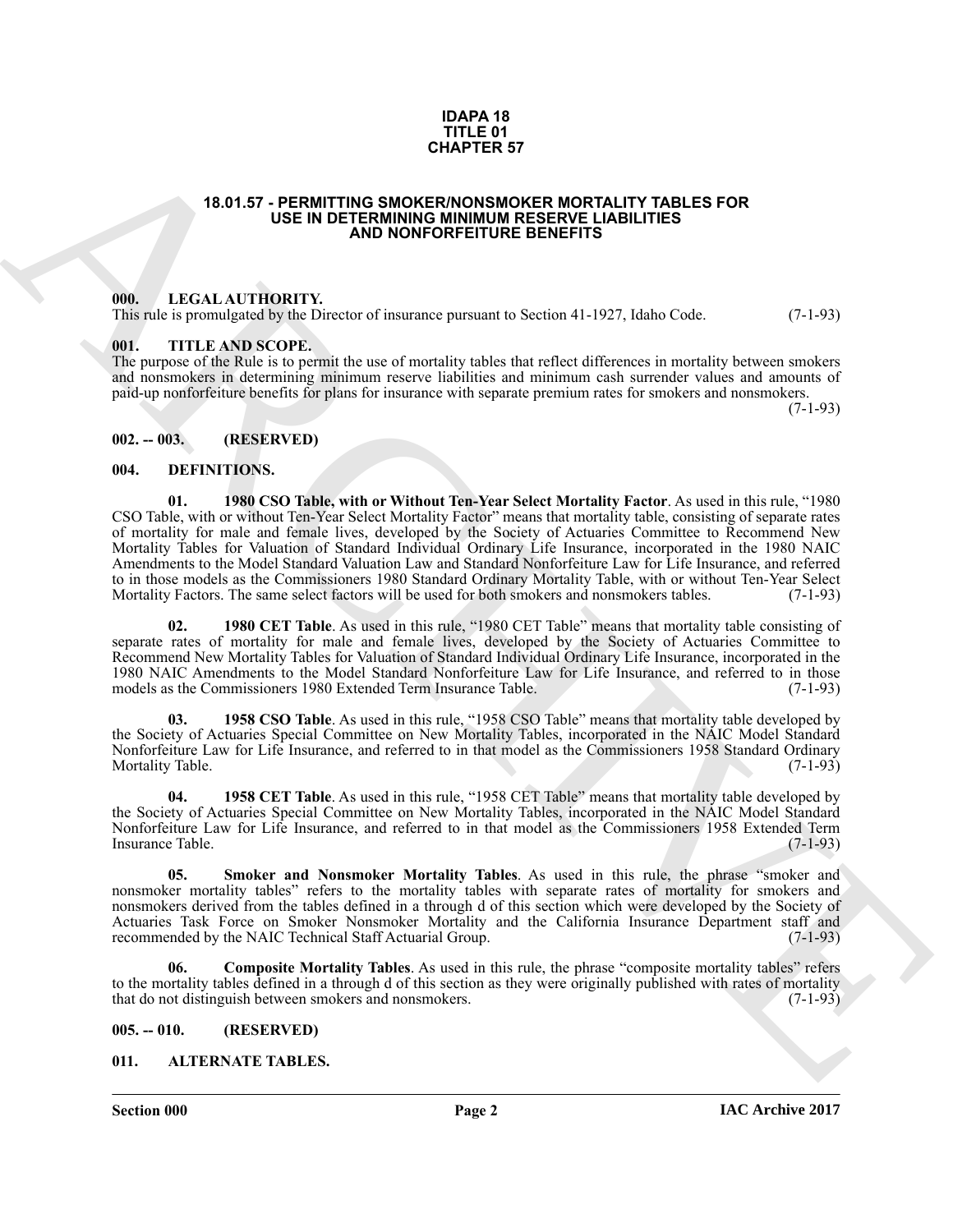#### *IDAHO ADMINISTRATIVE CODE IDAPA 18.01.57 - Permitting Smoker/Nonsmoker Mortality* **Tables for Determining Liabilites & Nonforfeiture Benefits**

<span id="page-2-3"></span>**01. 1958 Alternate Tables**. For any policy of insurance delivered or issued for delivery in this state after the operative date of Section 41-1927(9)(d)(xi) for that policy form and before January 1, 1989, at the option of the company and subject to the conditions stated in Section 012 of this Chapter. (7-1-93) the company and subject to the conditions stated in Section  $\overline{012}$  of this Chapter.

**a.** The 1958 CSO Smoker and Nonsmoker Mortality Tables may be substituted for the 1980 CSO Table, with or without Ten-Year Select Mortality Factors; and

*Construent of Insurance*<br>**Tables for Determining Liability is the Solution of Determining Liability & Northerly The state of the state<br>
the second to the state of the state of the state of the state of the state of the b.** The 1958 CET Smoker and Nonsmoker Mortality Tables may be substituted for the 1980 CET Table. For use in determining minimum reserve liabilities and minimum cash surrender values and amounts of paidup nonforfeiture benefits. Provided that for any category of insurance issued on female lives with minimum reserve liabilities and minimum cash surrender values and amounts of paid-up nonforfeiture benefits determined using the 1958 CSO or 1958 CET Smoker and Nonsmoker Mortality Tables, such minimum values may be calculated according to an age not more than six years younger than the actual age of the insured. Provided further that the substitution of the 1958 CSO or 1958 CET Smoker and Nonsmoker Mortality Tables is available only if made for each policy of insurance on a policy form delivered or issued for delivery on or after the operative date for that policy<br>form and before a date not later than January 1, 1989. form and before a date not later than January 1, 1989.

<span id="page-2-4"></span>**02. 1980 Alternate Tables**. For any policy of insurance delivered or issued for delivery in this state after the operative date of Section 41-1927(9)(d)(xi) for that policy form, at the option of the company and subject to the conditions stated in Section 012 of this Chapter. (7-1-93) the conditions stated in Section 012 of this Chapter.

**a.** The 1980 CEO Smoker and Nonsmoker Mortality Tables, with or without Ten-Year Select Mortality Factors, may be substituted for the 1980 CSO Table, with or without Ten-Year Select Mortality Factors; and (7-1-93)

**b.** The 1980 CET Smoker and Nonsmoker Mortality Tables may be substituted for the 1980 CET Table. For use in determining minimum reserve liabilities and minimum cash surrender values and amounts of paid-<br>up nonforfeiture benefits. (7-1-93) up nonforfeiture benefits.

#### <span id="page-2-5"></span><span id="page-2-0"></span>**012. CONDITIONS.**

For each plan of insurance with separate rates for smokers and nonsmokers an insurer may: (7-1-93)

<span id="page-2-6"></span>**01. Composite Mortality Tables**. Use composite mortality tables to determine minimum reserve and minimum cash surrender values and amounts of paid-up nonforfeiture benefits; (7-1-93) liabilities and minimum cash surrender values and amounts of paid-up nonforfeiture benefits;

<span id="page-2-8"></span>Smoker and Nonsmoker Mortality Tables. Use smoker and nonsmoker mortality tables to determine the valuation net premiums and additional minimum reserves, if any, required by Section 41-612(10) and use composite mortality tables to determine the basic minimum reserves, minimum cash surrender values and amounts of paid-up nonforfeiture benefits; or amounts of paid-up nonforfeiture benefits; or

<span id="page-2-7"></span>**03. Smoker and Nonsmoker Mortality**. Use smoker and nonsmoker mortality to determine minimum reserve liabilities and minimum cash surrender values and amounts of paid-up nonforfeiture benefits. (7-1-93)

#### <span id="page-2-1"></span>**013. SEVERABILITY.**

If any provision of this rule or the application thereof to any person or circumstance is for any reason held to be invalid, the remainder of the rule and the application of such provision to other persons or circumstances shall not be  $\alpha$  affected thereby.  $(7-1-93)$ 

#### <span id="page-2-2"></span>**014. -- 999. (RESERVED)**